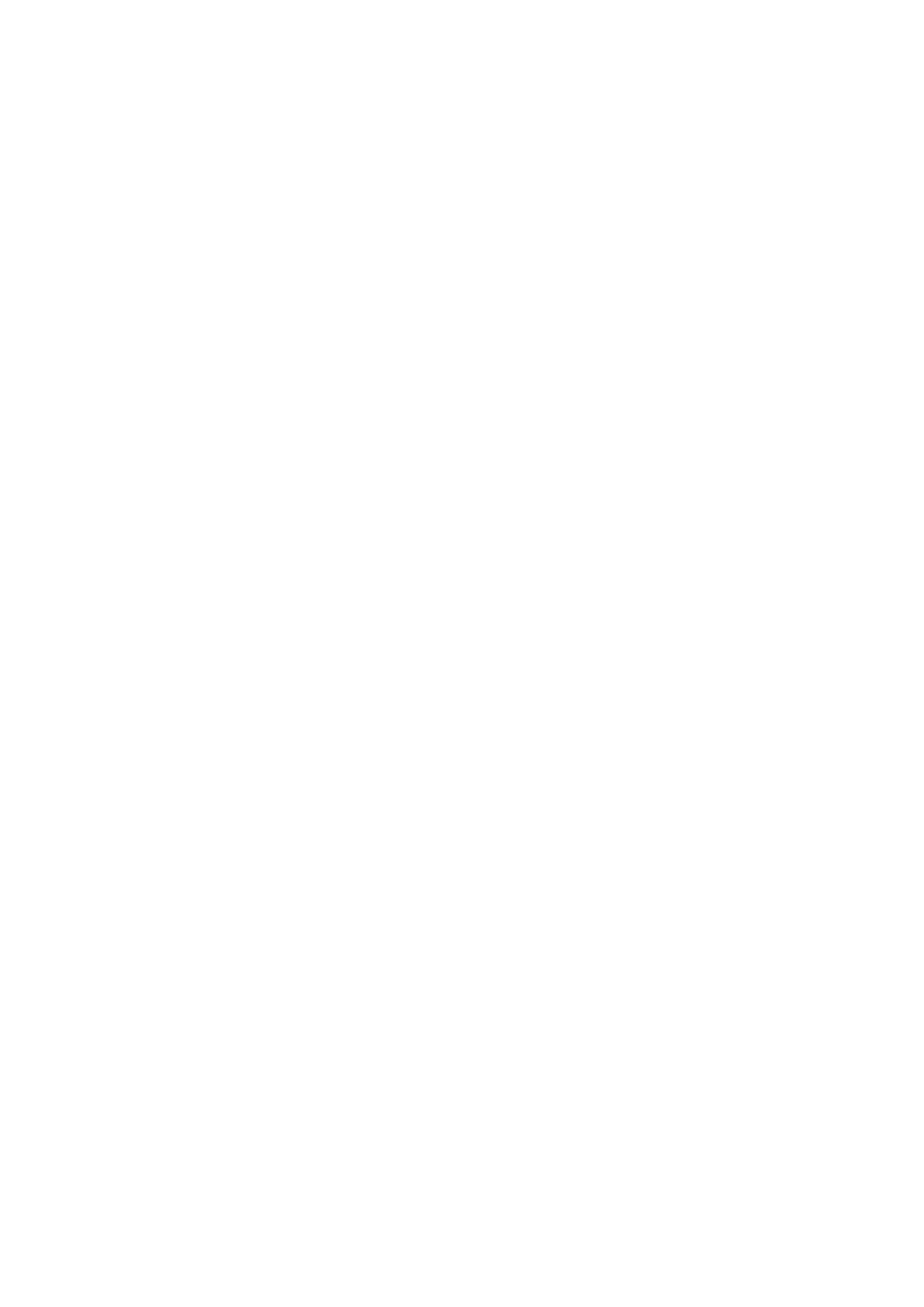## [AS INTRODUCED]



TO

Abolish business rates; and for connected purposes.

 $\sum$  E IT ENACTED by the Queen's most Excellent Majesty, by and with the advice<br>and consent of the Lords Spiritual and Temporal, and Commons, in this present<br>Parliament assembled, and by the authority of the same, as foll and consent of the Lords Spiritual and Temporal, and Commons, in this present Parliament assembled, and by the authority of the same, as follows: -

#### **1 Abolition of business rates**

- (1) In the Local Government Finance Act 1988, omit Part III (non-domestic rating).
- (2) The Business Rates Supplements Act 2009 is repealed.

#### **2 Consequential and transitional provision**

- (1) A Minister of the Crown may by regulations made by statutory instrument *5*  make such provision as the Minister considers appropriate in consequence of this Act.
- (2) The power to make regulations under subsection (1) may (among other things) be exercised by modifying any provision made by or under an enactment.
- (3) In subsection (2) "enactment" does not include primary legislation passed or *10*  made after the day on which this Act is passed.
- (4) A Minister of the Crown may by regulations made by statutory instrument make such transitional, transitory or saving provision as the Minister considers appropriate in connection with the coming into force of any provision of this Act.
- (5) A statutory instrument containing regulations under subsection (1) may not be made unless a draft of the instrument has been laid before, and approved by a resolution of, each House of Parliament.
- (6) A statutory instrument containing regulations under subsection (4) is subject to annulment in pursuance of a resolution of either House of Parliament.

*20* 

*15* 

#### **3 Extent, commencement and short title**

(1) This Act extends to England and Wales only.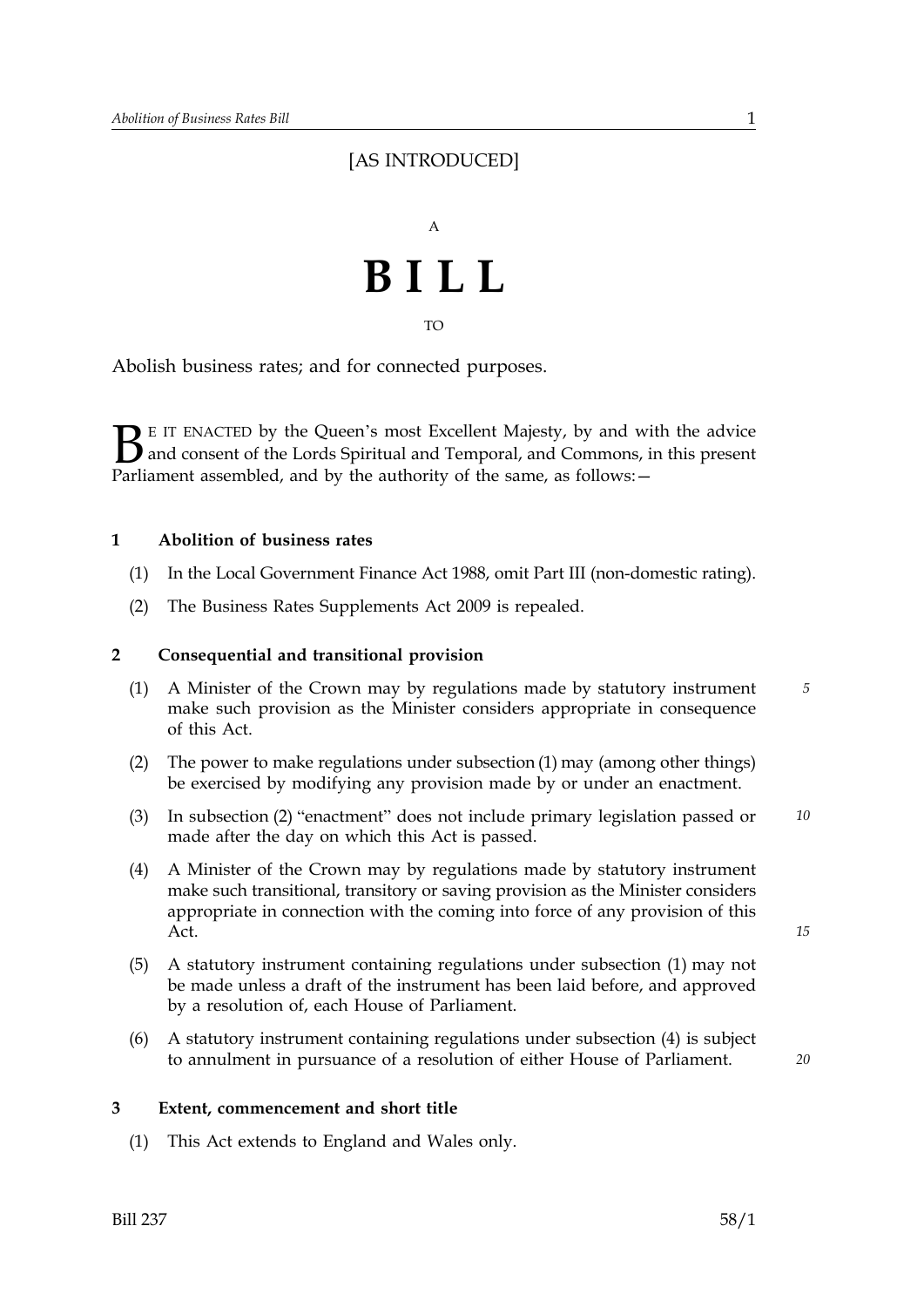- (2) The provisions of this Act come into force on such day as a Minister of the Crown may by regulations appoint; and different days may be appointed for different purposes.
- (3) This Act may be cited as the Abolition of Business Rates Act 2021.